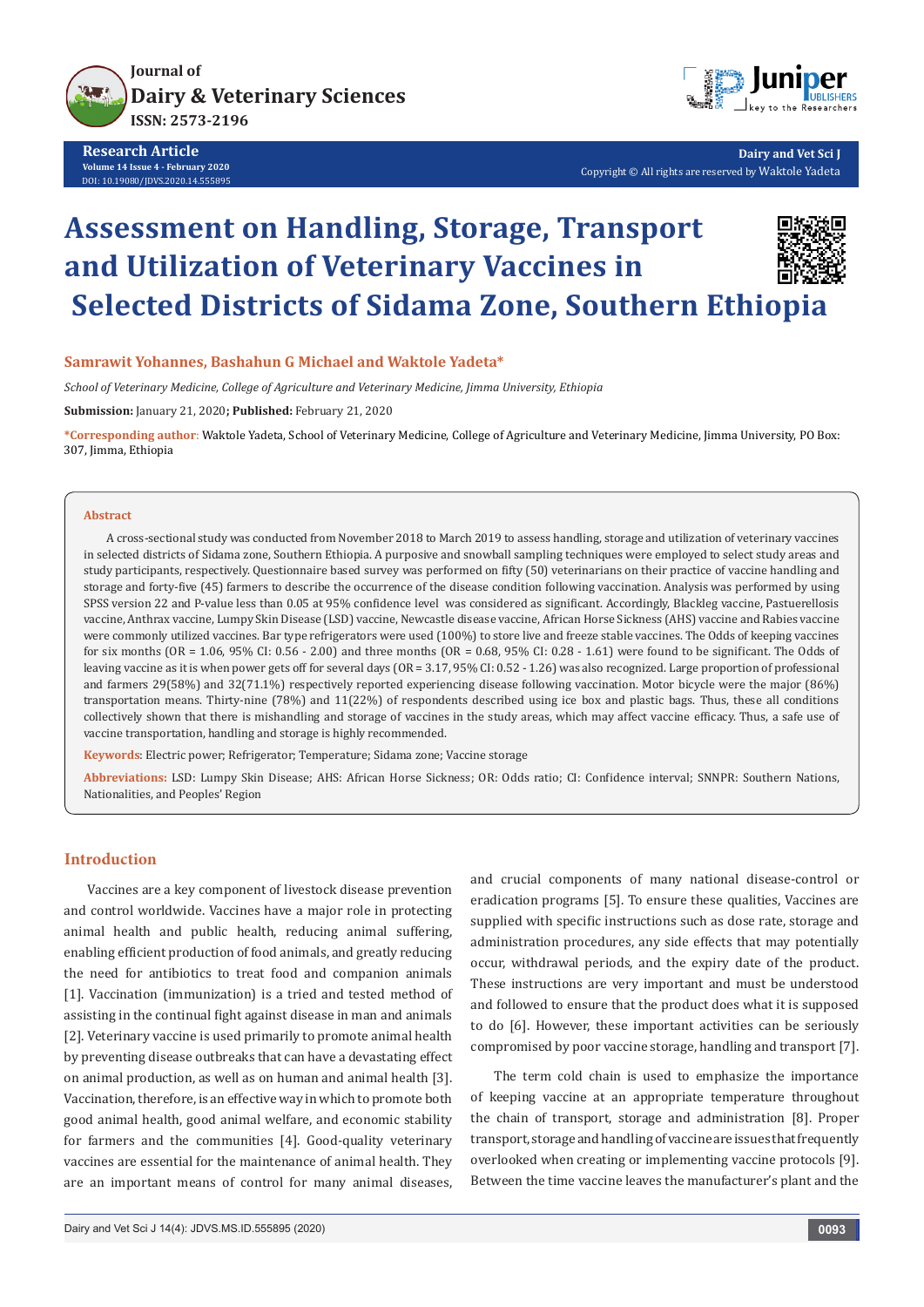time it is injected into an animal, there are many opportunities for inadvertent contamination or inactivation [10]. By being aware of these potential "weak points" in a vaccine protocol, technician can help ensure that vaccines are not rendered ineffective because of improper handling [11]. For vaccine storage the important criteria are establishing Storage and Handling Policies, Using Proper Storage Equipment, ensuring optimal operation of storage units, Maintaining Correct temperatures, maintaining daily temperature logs, taking emergency action as needed when vaccines are exposed to improper storage conditions [12]. Proper supplies are essential for the safe transport of vaccines and proper packing should be maintained before transporting [13]. During transportation, refrigerated and frozen vaccines must maintain their optimal temperature values to preserve their potency. Means of transport used must maintain the potency of the vaccine as it is [14].

The loss of vaccine effectiveness due to cold chain exposures to adverse conditions is cumulative, permanent and irreversible [15]. Vaccine wastage results in increased costs (to replace the wasted vaccines, human services and specialized transportation). With the globalization of the vaccine manufacturing industry, and intermittent global vaccine shortages, it is not always possible to quickly obtain additional quantities of vaccines to replace vaccine that is wasted [16]. Awareness of vaccine transport, storage and handling issues is greater in humane medicine than in veterinary medicine because of the risk of epidemic diseases such as polio, influenza, and smallpox [12]. By reviewing research on human vaccine protocol, veterinary professionals can learn a great deal about proper vaccine handling [17]. In Ethiopia there are problems related to vaccine efficacy and continuous outbreaks in vaccinated animals [18]. This might be due to improper production or storage and handling of the vaccines. Therefore, the objectives of this research were: To assess the transportation, storage, utilized veterinary vaccines, and occurrence of diseases after a vaccination in the study area.

#### **Materials and Methods**

## **Study Area**

The study was conducted from November 2018 to April 2019 in Sidama zone, which is located in the Southern Nations, Nationalities, and Peoples' Region (SNNPR) of Ethiopia. It is named for the Sidama People, whose homeland is in the zone. Sidama is bordered on the south by the Oromia Region (except for a short stretch in the middle where it shares a border with Gedeo zone), on the west by the Bilate River, which separates it from Wolayita zone, and on the north and east by the Oromia Region. Towns in Sidama include Hawassa, the capital of Sidama and SNNPRS, Yirgalem and Wendo. A zone has a population of around 3.2 million

in 2017 who speak the Cushitic language, Sidama (also known as Sidamigna). Sidama has 879 kilometers of all-weather roads and 213 kilometers of dry-weather roads, for an average road density of 161 kilometers per 1,000 square kilometers. Sidama has geographic coordinates of latitude, north: 5' 45" and 6'45" and longitude, East, 38′ and 39′. It has a total area of 10,000 km 2, of which 97.71% is land and 2.29% is covered by water. Hawassa Lake and Logita falls are water bodies that attract tourists. Of the land, 48.70% is cultivated, 2.29% is forested, 5.04% is shrub and bush land, 17.47% is grazing land, 18.02% is uncultivated, 6.38% is unproductive and 2.10% has other uses.

#### **Study Design**

A questionnaire based cross-sectional study was carried out from November 2018 to April 2019 in Sidama Zone, selected districts veterinary clinics and farmers. Purposive and convenient sampling techniques were employed to select study areas and study participants, respectively. Farmers were selected by using snowball sampling technique.

#### **Source population and study population**

All districts veterinary clinics keeping vet vaccines, veterinary professionals working at office and field and farmers are the source population. Our study populations were those selected districts veterinary clinics, all the professionals working in these districts and the selected farmers (key persons).

#### **Sample size determination and sampling techniques**

Due to small study population of the clinic and filed veterinary professionals the entire population (50) was included in the study by using census. Snowball sampling technique was used to identify farmers (potential respondents) who have had better awareness and understanding on the vaccines provided to their animal and occurrence of disease condition following vaccination. The clinic and filed veterinary professionals were used as a primary data source. Purposive and convenient sampling methods were used to collect information in the study areas. Semi-structure questionnaire with regard to handling and utilization of veterinary vaccines was developed and administered to selected respondents of the Districts. A regular visit was made on weekly base to the selected districts clinics, veterinary officers and field workers, and farmers (key persons) to assess the way of storage, transportation and utilization of vaccine.

#### **Data collection**

The structured questionnaire was developed to assess the respondents' handling, storage, and utilization of vet vaccines in the study area. The questionnaire was comprised of items regarding respondents' sex, age, and levels of education, and practice with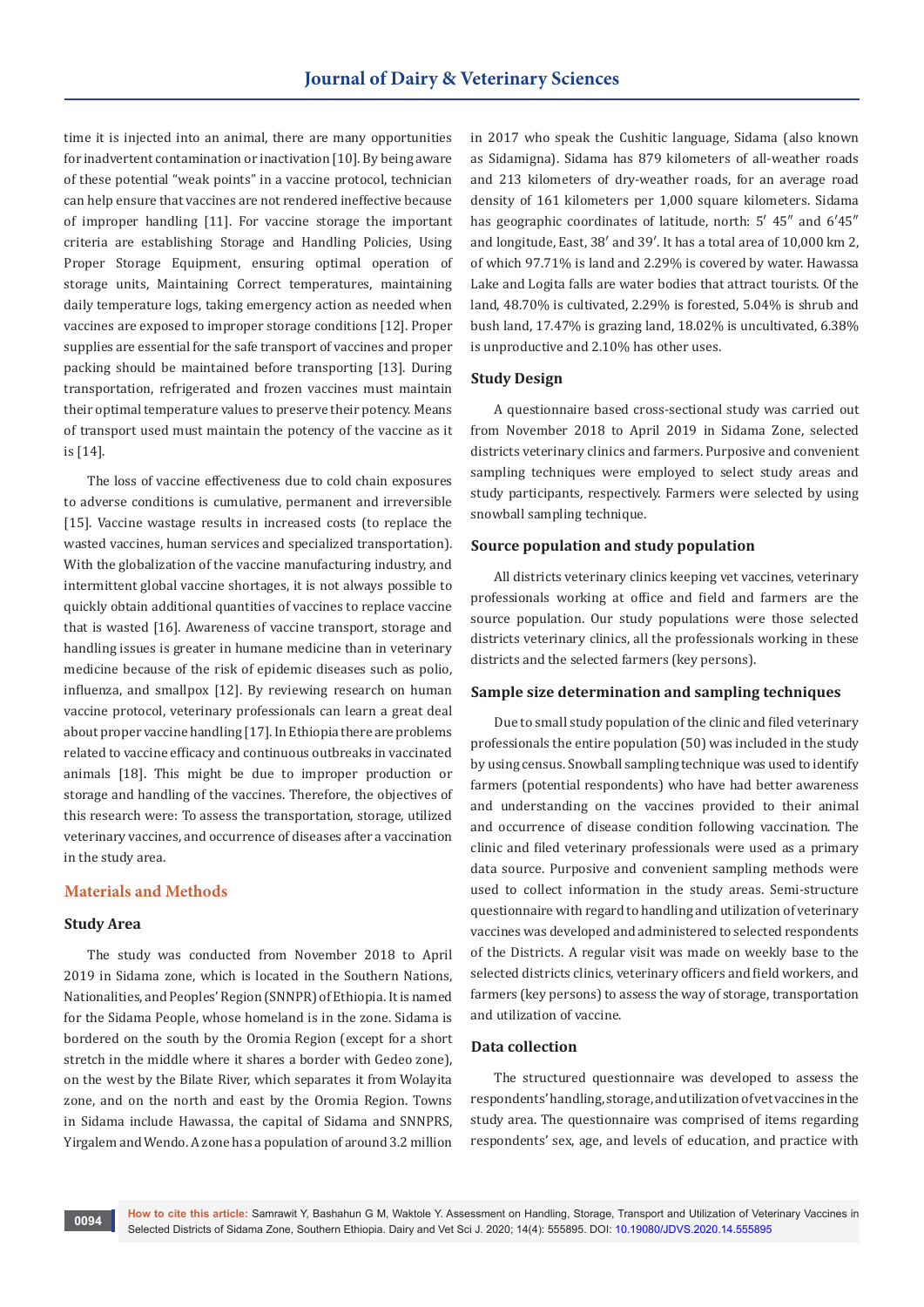respect to handling and utilization of vaccines. Data was then collected via face-to-face interview using pre-tested structured questionnaire and visual observation. The questionnaire will be developed based on the information gathered from literatures. The questionnaire was first prepared in English and later it was translated to regional working language.

#### **Data analysis**

The raw data were entered into Microsoft excel spread sheet to create a data base. Then the data was further analyzed by using SPSS version 22 statistical software program. P-value less than 0.05 at 5% level of significance and 95% CI was considered as significant. Finally, the data were summarized in tables.

#### **Ethical Concern**

Letter of permission was obtained from Jimma University College of Agriculture and Veterinary Medicine and given to Sidama Zone and the selected districts Livestock and Fishery's offices. The aim of the research was clearly explained to the selected study participants. Data was collected soon after the confirmation of respondents for their willingly participation.

#### **Study Limitations**

Documentation on vaccines stored outside recommended temperature range alone does not allow for inference about the potency of the vaccines. Testing vaccine vials to ascertain potency when found to be improperly stored is expensive and also doing serological testes to evaluate whether the vaccinated individuals are immunized or not and beyond the scope of this study. Since snowball sampling method is used to obtain the farmers, representativeness of the sample is not guaranteed. The researcher has limitation on getting the true distribution of the population and of the sample.

#### **Results**

## **Socio-demographic characteristics of respondents**

A total of 50 veterinary professionals and 45 farmers were participated in the study. Mean age of respondents was 39 years. Greater numbers of respondents were male (84.2%) and highest proportions (37.9%) were between 31 to 40-year age groups. Seventy one percent were married as at the time of the study. Majorities of respondents (61.1%) and (74.0%) were College or University graduates and married, respectively (Table 1).

| <b>Variables</b>          | Category           | Frequency      | Percent (%) |
|---------------------------|--------------------|----------------|-------------|
| <b>Sex</b>                | Male               | 80             | 84.2        |
|                           | Female             | 15             | 15.8        |
| Age                       | 20-30              | 24             | 25.3        |
|                           | $31 - 40$          | 36             | 37.9        |
|                           | 41-50              | 29             | 30.5        |
|                           | $51+$              | 6              | 6.3         |
| <b>Marital status</b>     | Single             | 20             | 21.1        |
|                           | Married            | 71             | 74          |
|                           | Divorced           | $\overline{4}$ | 4.2         |
| <b>Level of education</b> | Primary            | 26             | 27.4        |
|                           | Secondary          | 11             | 11.5        |
|                           | College/University | 58             | 61.1        |

**Table 1:** Demographic features of respondents.

(Table 2) below shows the major livestock disease reported to be occurred. In this study, Blackleg, Pasturellosis, lumpy skin disease, anthrax, new castle disease was the most commonly occurring disease as an outbreak in the studied districts.

#### **Common veterinary vaccines used in the study area**

The following (Table 3) shows available livestock vaccines in the study districts and their storage temperature. Vaccines kept at room temperature in the study area veterinary clinics were Blackleg vaccine, Pastuerollosis vaccine, and Anthrax whereas

vaccines stored below zero degree centigrade includes Lumpy skin disease vaccine, Newcastle disease vaccine, African horse sickness and Rabies vaccine.

# **Means of transportation, storage and utilization of veterinary vaccines**

As information obtained from selected districts livestock and fishery's office, and veterinarians, livestock vaccines are purchased from NVI and transported in cold ice box to the districts clinics and live vaccines stored in the bar type refrigerator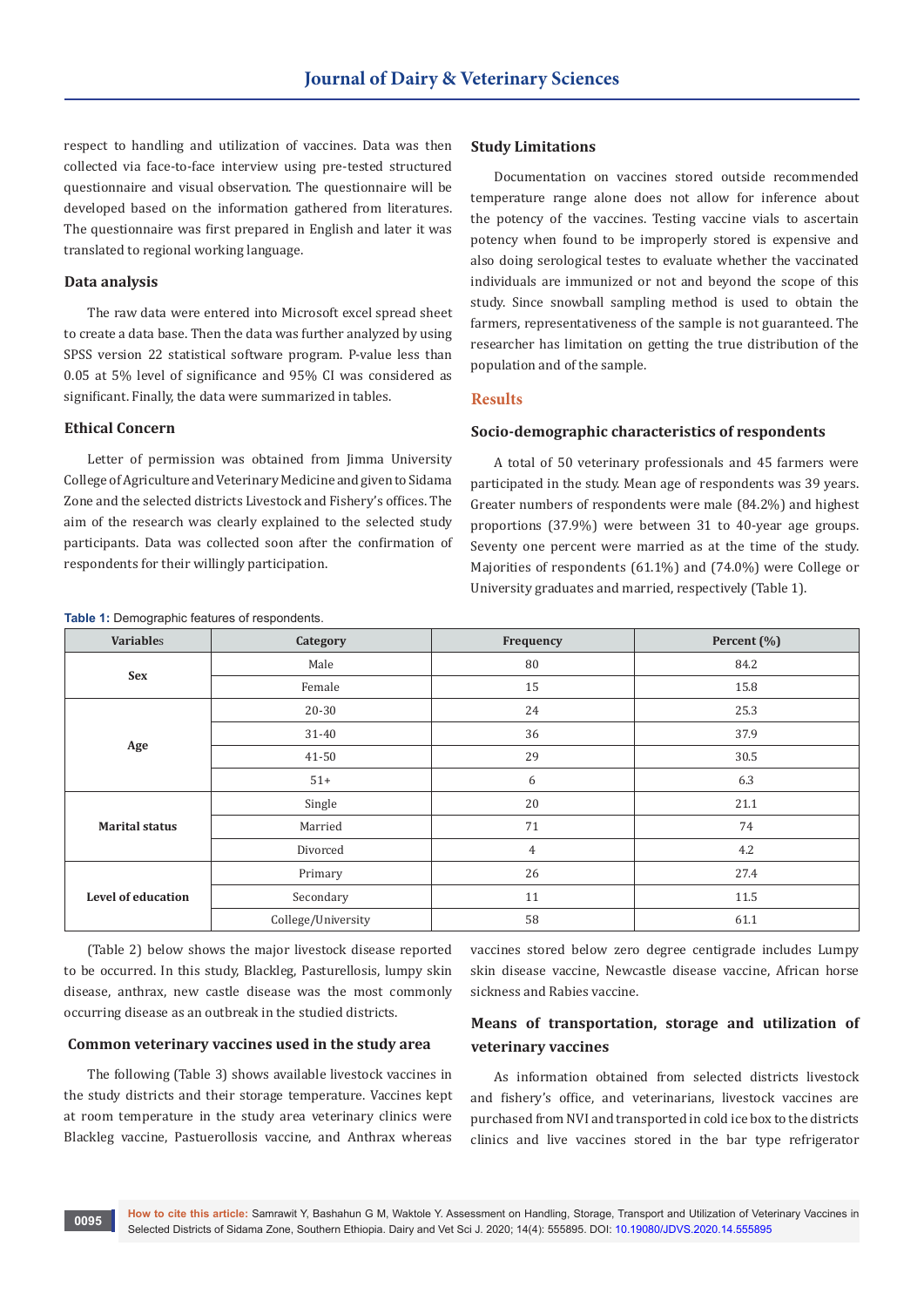at˂0°C. However, killed vaccines and diluents are stored at room temperature. Vaccines were stored at the clinics for one month 19(38%), three month 11(22.2%), and six month 20(40%). Electric power interruption was common problem in all studied districts with frequency of 92% and 8% twice per day and more than twice per day respectively. During power disruption, (88%) of the respondents reported to leave the vaccines in the refrigerator as it is. Motor bicycle were the dominant (86%) means of transportation to distribute vaccines from districts to sub districts and village clinics. Thirty-nine (78%) and 11(22%) of respondents were described to use ice box and plastic bags, respectively to transport vaccines to sub districts. Training on vaccine handling and storage protocol is most ignored subject in these districts (Table 4).

#### **Table 2:** Major livestock diseases in the study areas.

| <b>Common diseases</b>                                | Frequency  | Percent $(\% )$ |  |
|-------------------------------------------------------|------------|-----------------|--|
| Blackleg, Pasturellosis, Fasiolosis, Newcastle, Fungi | 19         | 38              |  |
| LSD, Anthrax, CCPP, Newcastle                         | 21         | 42              |  |
| Blackleg, Pasturellosis, LSD, Newcastle Disease       | 10         | 20              |  |
| Schedule of Vaccination in the study area             |            |                 |  |
| Periodically                                          | 20         | 40              |  |
| When disease outbreak begins                          | $\sqrt{ }$ | $\Omega$        |  |
| On request                                            |            |                 |  |

**Table 3:** Veterinary vaccines available in the study area.

| <b>Vaccines</b>        | <b>Type</b> | Way of storage         |
|------------------------|-------------|------------------------|
| Blackleg               | Killed      | Room T <sup>0</sup>    |
| Pastuerollosis         | Killed      | Room $T^0$             |
| Anthrax                | Live        | Room $T^0$             |
| Lumpy Skin Disease     | Live        | Below 0 <sup>o</sup> C |
| Newcastle Disease      | Live        | Below 0 <sup>o</sup> C |
| African horse sickness | Live        | Below 0 <sup>o</sup> C |
| Rabies                 | Killed      | $+2-8$ °C              |

**Table 4:** Livestock vaccine storage and handling scheme in the study areas.

| <b>Variables</b>                             | Category                   | Frequency    | Percent (%)      |
|----------------------------------------------|----------------------------|--------------|------------------|
|                                              | Bar refrigerators          | 100          | $\boldsymbol{0}$ |
| Types of refrigerator                        | Purpose-built refrigerator | $\mathbf{0}$ | $\boldsymbol{0}$ |
|                                              | Domestic                   | $\mathbf{0}$ | $\boldsymbol{0}$ |
| Storage T° for live & freeze stable vaccines | $< 0^0C$                   | 50           | 58               |
|                                              | One month                  | 19           | 38               |
| Average length of storage                    | Three months               | 11           | 22               |
|                                              | Six months                 | 20           | 40               |
|                                              | Yes                        | $\mathbf{0}$ | $\boldsymbol{0}$ |
| Temperature monitoring                       | No                         | 50           | 100              |

**How to cite this article:** Samrawit Y, Bashahun G M, Waktole Y. Assessment on Handling, Storage, Transport and Utilization of Veterinary Vaccines in Selected Districts of Sidama Zone, Southern Ethiopia. Dairy and Vet Sci J. 2020; 14(4): 555895. DOI: [10.19080/JDVS.2020.14.555895](http://dx.doi.org/10.19080/JDVS.2020.14.555895) **<sup>0096</sup>**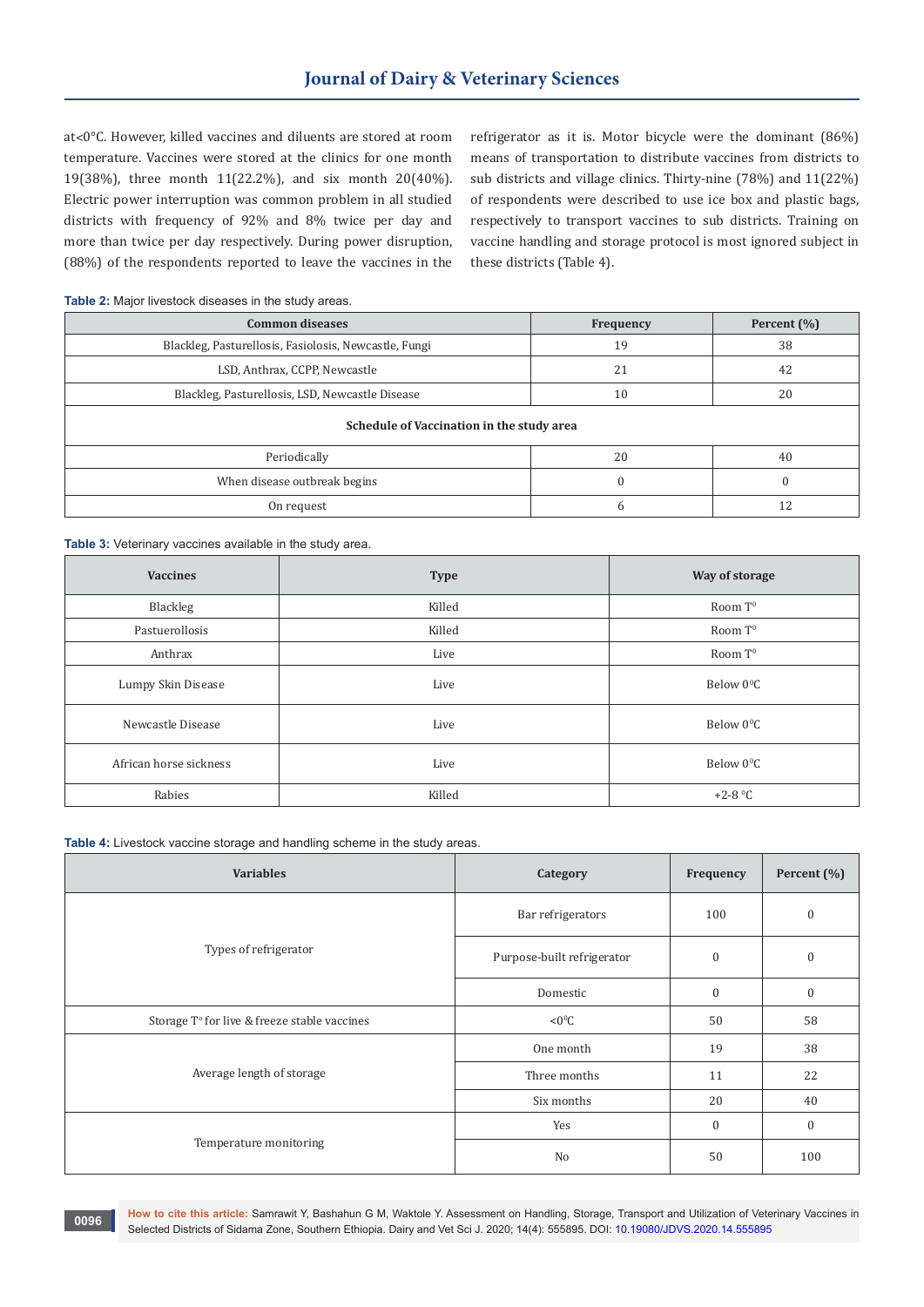# **Journal of Dairy & Veterinary Sciences**

|                                                       | Twice in a day     | 46       | 92           |
|-------------------------------------------------------|--------------------|----------|--------------|
| Frequency of power interruption                       | > 2 times in a day | 4        | 8            |
| Storage option when power went off for >24hrs         | Kept in ice box    | 6        | 12           |
|                                                       | Left as it is      | 44       | 88           |
| Means of transport from district to different clinics | Motor bicycle      | 43       | 86           |
|                                                       | Car                | 7        | 14           |
|                                                       | Horse/Donkey       | $\Omega$ | $\mathbf{0}$ |
| Way of package during transport to the field          | Kept in ice box    | 39       | 78           |
|                                                       | In plastic bag     | 11       | 22           |
| T <sup>o</sup> Monitoring while Transporting vaccines | Yes                | $\Omega$ | $\Omega$     |
|                                                       | No                 | 50       | 100          |
| Training on vaccine handling                          | Yes                | $\Omega$ | $\mathbf{0}$ |
|                                                       | No                 | 50       | 100          |

#### **Occurrence of livestock diseases following vaccination**

In the current survey, (58%) and (71.1%) veterinary professionals and farmers believe that the occurrence of animal diseases after a vaccination program respectively. Professionals were also asked for the possible reason for the occurrence and about (44.8%) respondents consider vaccination of already unhealthy animal and use of spoiled vaccine as possible factors and 16(55.2%) of them suspect occasionally unvaccinated animals as an additional reason for the occurrence following vaccination (Table 5). Possible factors related with the livestock vaccine usefulness are summarized in (Table 6). Lengths of vaccine storage and storage option during power interruption have significant influence on vaccine efficacy. The Odds of keeping vaccines for six months (OR = 1.06, 95% CI: 0.56 - 2.00) and three months (OR = 0.68, 95% CI: 0.28 - 1.61) were found to be significant. The Odds of leaving vaccine as it is during power interruption (OR = 3.17, 95% CI: 0.52 - 1.26) was the most important factor identified.

**Table 5:** Livestock disease occurrence after vaccination.

| <b>Variables</b>                                                           | Frequency | Percent $(\% )$ |  |
|----------------------------------------------------------------------------|-----------|-----------------|--|
| Occurrence of diseases following vaccination (Vets)                        |           |                 |  |
| Yes                                                                        | 29        | 58              |  |
| No                                                                         | 21        | 42              |  |
| Occurrence of diseases following vaccination (Farmers)                     |           |                 |  |
| Yes                                                                        | 32        | 71.1            |  |
| N <sub>0</sub>                                                             | 13        | 28.9            |  |
| Reasons for the occurrence of disease after vaccination                    |           |                 |  |
| Due to unvaccinated animals and vaccine defect                             | 13        | 44.8            |  |
| Due to unvaccinated animal, vaccine defect and vaccination of sick animals | 16        | 55.2            |  |

**Table 6:** Probable factors related with vaccine handling and storage.

| <b>Variables</b>                                    | Odds ratio | 95% CI        | P-value |
|-----------------------------------------------------|------------|---------------|---------|
| Average length of storage                           |            |               |         |
| One month                                           | 1.0        |               |         |
| Three months                                        | 0.68       | $0.28 - 1.61$ | 0.01    |
| Six months                                          | 1.06       | $0.56 - 2.00$ | 0.002   |
| Storage option when power went off for several days |            |               |         |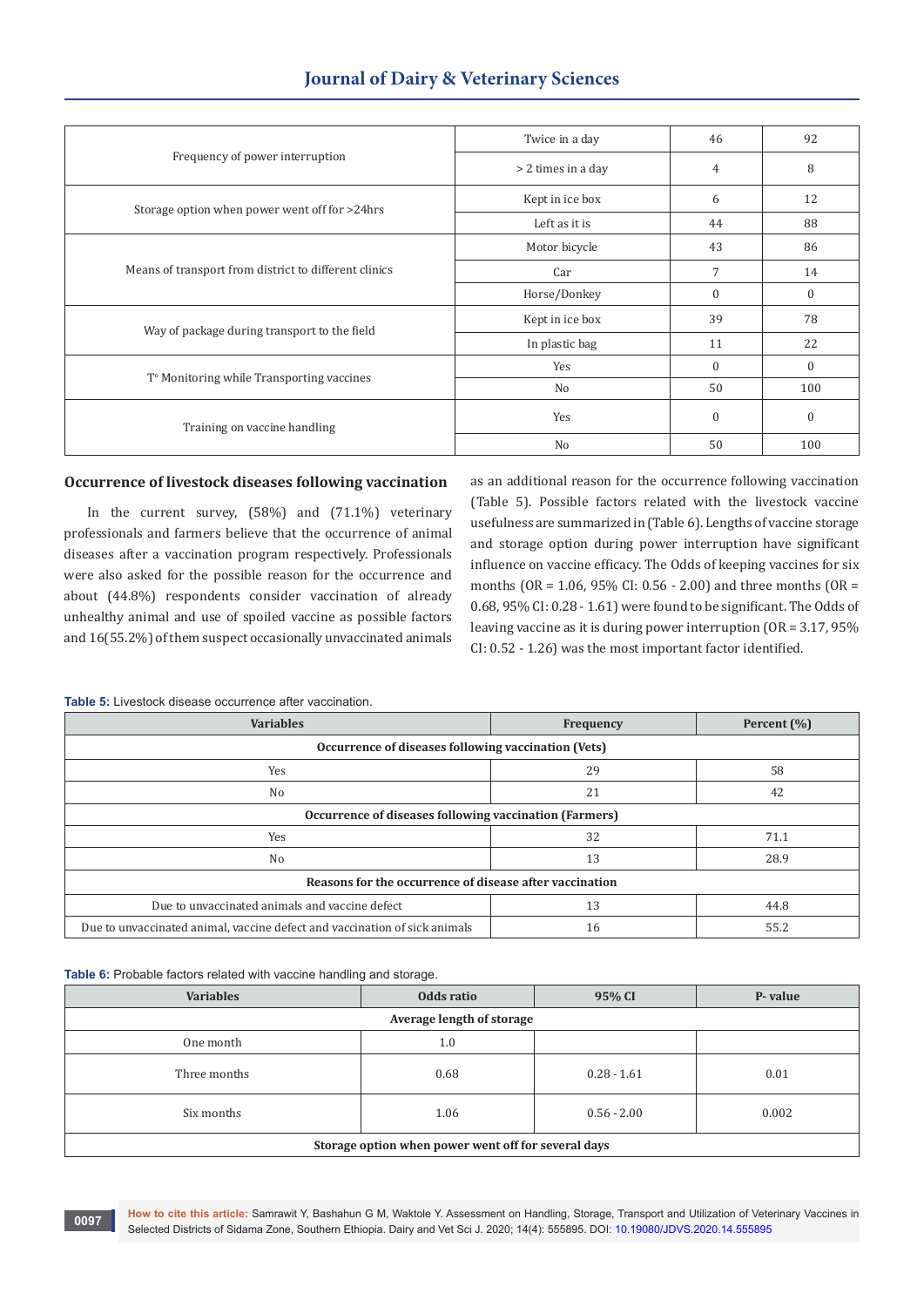| Left the vaccine as it is         | 3.17 | $0.52 - 1.26$            | 0.002                    |  |
|-----------------------------------|------|--------------------------|--------------------------|--|
| Stored in the ice box             |      | $\overline{\phantom{0}}$ | $\overline{\phantom{0}}$ |  |
| Way of package while transporting |      |                          |                          |  |
| Use ice box                       |      |                          |                          |  |
| Use plastic bag                   | 1.92 | $0.49 - 7.41$            | 0.95                     |  |

#### **Discussion**

The present study has identified that; Blackleg vaccine, Pastuerollosis vaccine, Anthrax vaccine, LSD vaccine, Newcastle disease vaccine, AHS vaccine and Rabies vaccine were commonly available vaccines and bar type refrigerator was used (100%) to store live and freeze stable vaccines. However, reports shown that bar-type refrigerators are not capable of consistently maintaining temperatures within the 2°C to 8°C (+35°F to +46°F) range [19]. Because, within combined refrigerator and freezer units the freezer compartment unit is incapable of maintaining temperatures cold enough to store freezer-stable vaccines. This also expose the refrigerator stable live vaccine to the freezing temperature and exposure of this vaccines to temperatures outside of the allowed range may result in decreased vaccine potency and increased risk of vaccine preventable diseases [20]. In the course of the current study period temperature monitoring was not performed in any of the units at the studied clinics and the refrigerators were maintained below zero degree centigrade (<0°C). But most livestock vaccines require maintenance at the refrigerator temperature of 35-45°F [16,19]. However, about 25-76% of refrigerators used for vaccine storage in the livestock industry failed to maintain these temperatures [21]. Thus, vaccines stored in the current studied districts were not within the recommended ranges.

There was significant difference (p<0.05) in storage periods of the vaccine. The Odds of keeping vaccines for six months (OR = 1.06, 95% CI: 0.56 - 2.00; P=0.002) and three months (OR = 0.68, 95% CI: 0.28 - 1.61; P=0.01) were found to be significant. At the district level where the facilities are not appropriate for vaccine storage and handling, prolonged storage may have an accumulative effect on the vaccine efficacy. Delayed and inadequate handling has been reported to be the main cause of loss of vaccine potency in Nigeria [22].

In the present study districts, electric power interruption was one of the common problems with frequency of interruption twice per day (90%) and more than twice per day (10%) with duration of outage varies from minutes to hours in some occasions the interruption may last for days and weeks. Despite this there is no emergency storage and handling plan and the vaccines were

left in the refrigerator (87%) until the power gets back. Thus, the Odds of leaving vaccine as it is during power interruption  $(OR =$ 3.17, 95% CI: 0.52-1.26) was found to be statistically (P=0.002) significant. Most animal health field workers (86%) use motor bicycle to transport vaccines to sub districts and villages from the districts. Majorities (78%) of them were use ice box to transport vaccine whereas (22%) use plastic bags.

The result of an interview indicated that (58%) and (71.1%) veterinary professionals and farmers, respectively believe the occurrence of animal diseases after a vaccination program. About (44.8%) respondents consider vaccination of already unhealthy animal and use of imperfect vaccine as possible factors and 16(55.2%) of them suspect occasionally unvaccinated animals as an additional reason for the occurrence following vaccination. The result of the current study shown in (Table 2) indicated that LSD, Anthrax, CCPP, Newcastle were found to be major (42%) disease problem reported. However, periodic vaccination program was conducted in all studied districts. When we see frequency of the occurrence viral disease were dominantly reported. Therefore, the live vaccines used for these disease, storage of vaccines for long periods, use of bar type refrigerator, absence of period temperature monitoring, frequent electric power interruption, means of transport used, use of plastic bags to transport vaccines and the occurrence of those viral diseases after vaccination is an indicator for the loss of vaccine efficacy in the study areas. However, several factors may influence vaccine potency. Such factors include the manufacturing errors and user errors, animal's genetic background, immunosuppresses (parasitism, poor nutrition, stress, etc.), and an immature immune system in a young animal, advanced age and other factors that affect individual susceptibility will also affect the vaccine's efficacy [23].

#### **Conclusion and Recommendations**

According to this study the method of vaccine storage, transportation and handling in the districts are by far deviated from the standards in placed by CDC, WHO, AAEP and vaccine manufacturing companies. Absence of purpose-built refrigerator, temperature monitoring devices and data logger, frequent interruption of electric power and absence of other alternatives to keep vaccines at the recommended temperature, prolonged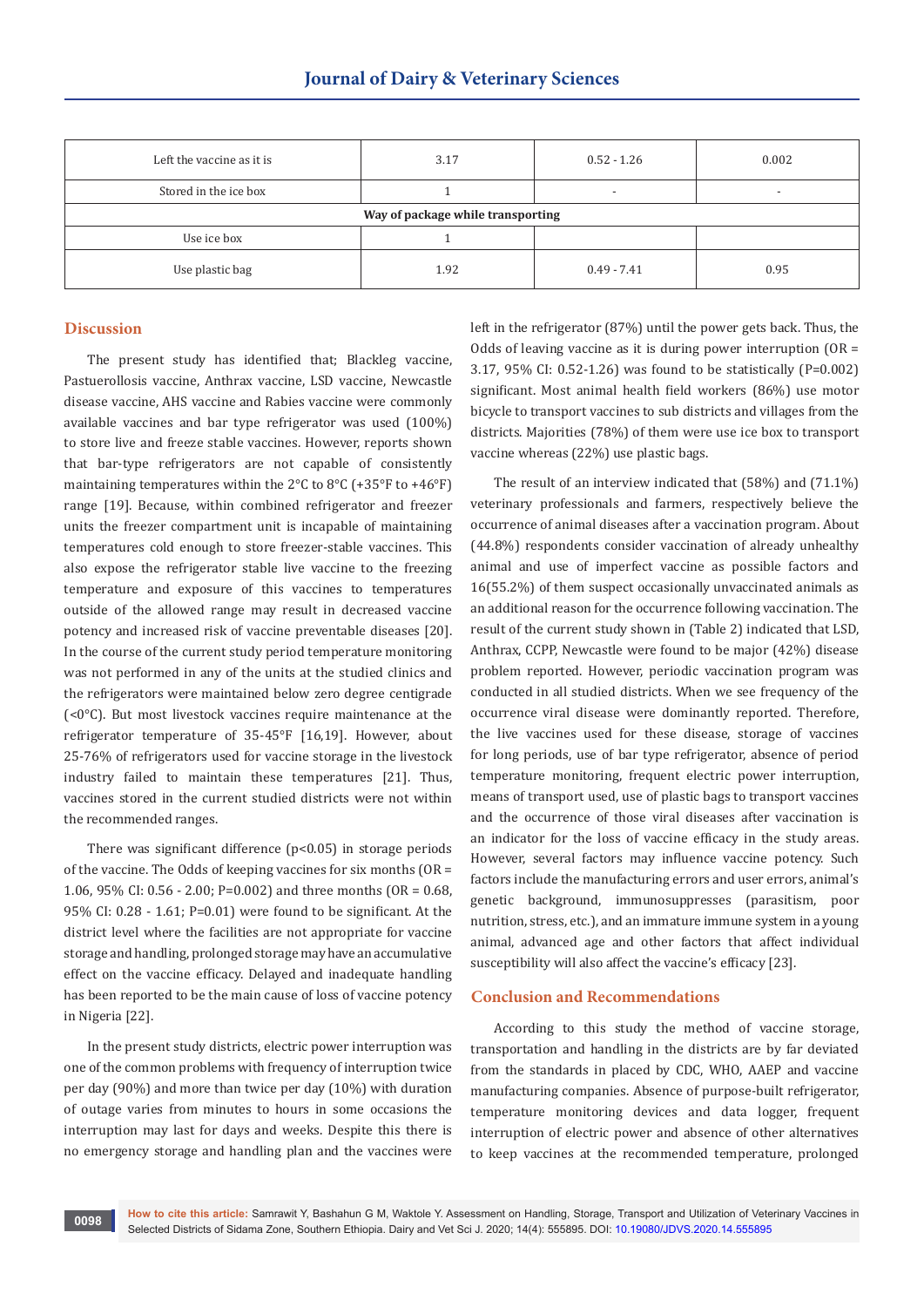storage of vaccine, use of plastic bags to transport vaccines and means of transportations used are likely to affect vaccine efficacy.

Thus, based on the above occlusion the following recommendations are forwarded

a) Ensuring that no more than one month's supply of stock is on hand to reduce wastage.

b) Have a designated individual responsible for handling and storage of vaccines

c) Care should be taken on vaccine handling and storage as it is essential in ensuring vaccine potency and maximizing effectiveness.

d) Use purpose-built refrigerator to store vaccine, if not possible using domestic refrigerator are acceptable than the bar refrigerators.

e) There should be an annual training program to staffs who are involved in vaccination, vaccine storage and handling activities.

#### **References**

- 1. [Christine Ahlers, Robyn Alders, Brigitte Bagnol, Ana Bela Cambaza,](http://www.fao.org/sustainable-food-value-chains/training-and-learning-center/details-materials/en/c/276919/)  [Mohamed Harun, et al. \(2009\) Improving village chicken production:](http://www.fao.org/sustainable-food-value-chains/training-and-learning-center/details-materials/en/c/276919/)  [A manual for field workers and trainers. Australian Centre for](http://www.fao.org/sustainable-food-value-chains/training-and-learning-center/details-materials/en/c/276919/)  [International Agricultural Research \(ACIAR\).](http://www.fao.org/sustainable-food-value-chains/training-and-learning-center/details-materials/en/c/276919/)
- 2. [Kijlstra A, Eijck IAJM \(2006\) Animal health in organic livestock](https://www.sciencedirect.com/science/article/pii/S1573521406800059)  [production systems: a review. NJAS-Wageningen Journal of Life](https://www.sciencedirect.com/science/article/pii/S1573521406800059)  [Sciences 54\(1\): 77-94.](https://www.sciencedirect.com/science/article/pii/S1573521406800059)
- 3. Subasinghe R (2009) Disease control in aquaculture and the responsible use of veterinary drugs and vaccines: the issues, prospects and challenges. Options Méditerranéennes 86: 5-11.
- 4. Morton DB (2007) Vaccines and animal welfare. Revue Scientifique et Technique-Office. International des Epizooties 26(1): 157.
- 5. [Catley A, Abebe D, Admassu B, Bekele G, Abera B \(2009\) Impact of](https://pubmed.ncbi.nlm.nih.gov/19260936/)  [drought-related vaccination on livestock mortality in pastoralist areas](https://pubmed.ncbi.nlm.nih.gov/19260936/)  [of Ethiopia. Disasters 33\(4\): 665-685.](https://pubmed.ncbi.nlm.nih.gov/19260936/)
- 6. [Jodar L, Duclos P, Milstien JB, Griffiths E, Aguado MT, et al. \(2001\)](https://pubmed.ncbi.nlm.nih.gov/11166881-ensuring-vaccine-safety-in-immunization-programmes-a-who-perspective/)  [Ensuring vaccine safety in immunization programmes-a WHO](https://pubmed.ncbi.nlm.nih.gov/11166881-ensuring-vaccine-safety-in-immunization-programmes-a-who-perspective/)  [perspective. Vaccine, 19\(13-14\): 1594-1605.](https://pubmed.ncbi.nlm.nih.gov/11166881-ensuring-vaccine-safety-in-immunization-programmes-a-who-perspective/)
- 7. Day MJ, Horzinek MC, Schultz RD (2010) WSAVA guidelines for the vaccination of dogs and cats. Journal of Small Animal Practice, 51(6): e1-e32.
- 8. [Kumru OS, Joshi SB, Smith DE, Middaugh CR, Prusik T, et al. \(2014\)](https://www.sciencedirect.com/science/article/pii/S1045105614000487)  [Vaccine instability in the cold chain: mechanisms, analysis and](https://www.sciencedirect.com/science/article/pii/S1045105614000487)  [formulation strategies. Biologicals 42\(5\): 237-259.](https://www.sciencedirect.com/science/article/pii/S1045105614000487)
- 9. Kroger AT, Atkinson WL, Marcuse EK, Pickering LK (2006) General recommendations on immunization; recommendations of the advisory committee on immunization practices (ACIP).
- 10. [Streatfield SJ, Howard JA \(2003\) Plant-based vaccines. International](https://www.sciencedirect.com/science/article/abs/pii/S0020751903000523)  [journal for parasitology 33\(5-6\): 479-493.](https://www.sciencedirect.com/science/article/abs/pii/S0020751903000523)
- 11. [Flemming D \(2001\) The potential for liability in the use and misuse](https://pubmed.ncbi.nlm.nih.gov/11446101-the-potential-for-liability-in-the-use-and-misuse-of-veterinary-vaccines/)  [of veterinary vaccines. Veterinary Clinics: Small Animal Practice 31\(3\):](https://pubmed.ncbi.nlm.nih.gov/11446101-the-potential-for-liability-in-the-use-and-misuse-of-veterinary-vaccines/)  [515-523.](https://pubmed.ncbi.nlm.nih.gov/11446101-the-potential-for-liability-in-the-use-and-misuse-of-veterinary-vaccines/)
- 12. Centers for Disease Control and Prevention (2003) Guidelines for maintaining and managing the vaccine cold chain. MMWR. Morbidity and mortality weekly report 52(42): 1023.
- 13. [Rogers B, Dennison K, Adepoju N, Dowd S, Uedoi K \(2010\) Vaccine cold](https://pubmed.ncbi.nlm.nih.gov/20704122-vaccine-cold-chain-part-1-proper-handling-and-storage-of-vaccine/)  [chain: part 1. proper handling and storage of vaccine. Aaohn Journal](https://pubmed.ncbi.nlm.nih.gov/20704122-vaccine-cold-chain-part-1-proper-handling-and-storage-of-vaccine/)  [58\(9\): 337-346.](https://pubmed.ncbi.nlm.nih.gov/20704122-vaccine-cold-chain-part-1-proper-handling-and-storage-of-vaccine/)
- 14. Chen D, Kristensen D (2009) Opportunities and challenges of developing thermostable vaccines. Expert review of vaccines 8(5): 547-557.
- 15. [Hibbs BF, Miller E, Shi J, Smith K, Lewis P, et al. \(2018\) Safety of vaccines](https://www.sciencedirect.com/science/article/pii/S0264410X17317267)  [that have been kept outside of recommended temperatures: Reports](https://www.sciencedirect.com/science/article/pii/S0264410X17317267)  [to the Vaccine Adverse Event Reporting System \(VAERS\), 2008–2012.](https://www.sciencedirect.com/science/article/pii/S0264410X17317267)  [Vaccine 36\(4\): 553-558.](https://www.sciencedirect.com/science/article/pii/S0264410X17317267)
- 16. World Health Organization (2005) Monitoring vaccine wastage at country level: guidelines for programme managers (No. WHO/ V&B/03.18. Rev. 1). Geneva: World Health Organization.
- 17. [Meeusen EN, Walker J, Peters A, Pastoret PP, Jungersen G \(2007\)](https://cmr.asm.org/content/20/3/489)  [Current status of veterinary vaccines. Clin Microbiol Rev 20\(3\):489–](https://cmr.asm.org/content/20/3/489) [510.](https://cmr.asm.org/content/20/3/489)
- 18. [Molla W, Frankena K, Gari G, de Jong MC \(2017\) Field study on the](https://www.sciencedirect.com/science/article/pii/S0167587717301605?via%3Dihub)  [use of vaccination to control the occurrence of lumpy skin disease in](https://www.sciencedirect.com/science/article/pii/S0167587717301605?via%3Dihub)  [Ethiopian cattle. Preventive veterinary medicine 147: 34-41.](https://www.sciencedirect.com/science/article/pii/S0167587717301605?via%3Dihub)
- 19. Chojnacky M, Miller W, Strouse G, Gallagher PD (2010) Thermal analysis of refrigeration systems used for vaccine storage: report on pharmaceutical grade refrigerator and household refrigerator/freezer.
- 20. [Langley JM, Faughnan ME \(2004\) Prevention of influenza in the general](https://pubmed.ncbi.nlm.nih.gov/15534315-prevention-of-influenza-in-the-general-population/)  [population. Cmaj, 171\(10\): 1213-1222.](https://pubmed.ncbi.nlm.nih.gov/15534315-prevention-of-influenza-in-the-general-population/)
- 21. [Williams PD, Paixão G \(2018\) On-farm storage of livestock vaccines](https://www.ncbi.nlm.nih.gov/pmc/articles/PMC5907741/)  [may be a risk to vaccine efficacy: a study of the performance of on](https://www.ncbi.nlm.nih.gov/pmc/articles/PMC5907741/)[farm refrigerators to maintain the correct storage temperature. BMC](https://www.ncbi.nlm.nih.gov/pmc/articles/PMC5907741/)  [veterinary research 14\(1\): 136.](https://www.ncbi.nlm.nih.gov/pmc/articles/PMC5907741/)
- 22. [Oyefolu AO, Nwaeke AC, Audu RA, Akinyemi KO, Salu OB, et al. \(2007\)](https://www.ajol.info/index.php/ajcem/article/view/7457)  [Evaluation of measles vaccine cold chain in Lagos State, Nigeria. African](https://www.ajol.info/index.php/ajcem/article/view/7457)  [Journal of Clinical and Experimental Microbiology 8\(1\): 1-7.](https://www.ajol.info/index.php/ajcem/article/view/7457)
- 23. Schat KA, Baranowski E (2007) Animal vaccination and the evolution of viral pathogens. Revue Scientifique et Technique-Office International des Epizooties 26(2): 327.